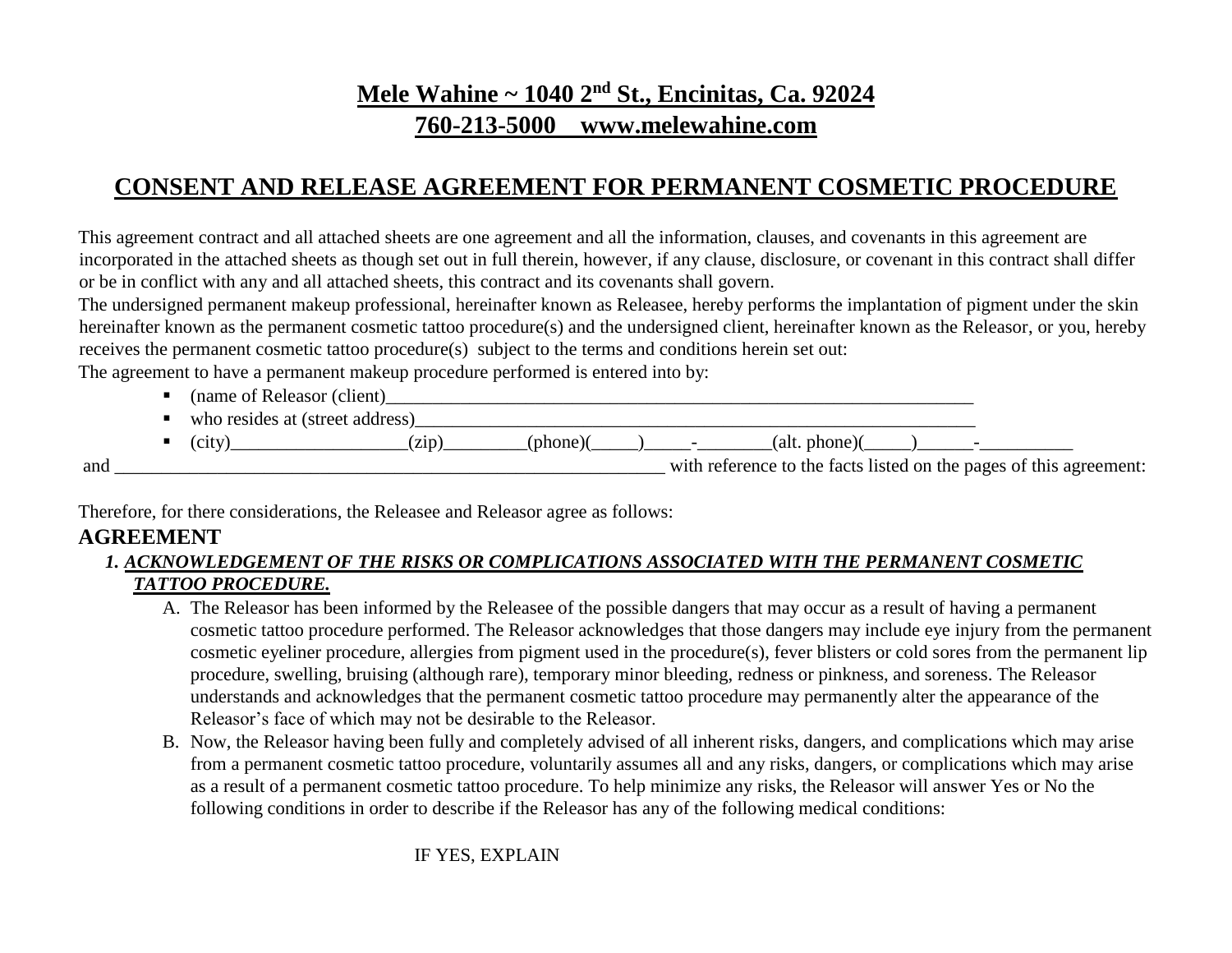| 1. Keloid                                              | Yes |           |                                                                                                                                                                                                                                |                                                                                                                                                                                                                                                                                                                                                                                                                 |
|--------------------------------------------------------|-----|-----------|--------------------------------------------------------------------------------------------------------------------------------------------------------------------------------------------------------------------------------|-----------------------------------------------------------------------------------------------------------------------------------------------------------------------------------------------------------------------------------------------------------------------------------------------------------------------------------------------------------------------------------------------------------------|
| <b>Diabetes</b>                                        |     | Yes       | <b>No</b>                                                                                                                                                                                                                      |                                                                                                                                                                                                                                                                                                                                                                                                                 |
| 3.<br>Alcoholic                                        |     | Yes       |                                                                                                                                                                                                                                | No <u>experience and the set of the set of the set of the set of the set of the set of the set of the set of the set of the set of the set of the set of the set of the set of the set of the set of the set of the set of the s</u>                                                                                                                                                                            |
| 4. Epilepsy                                            |     | Yes       |                                                                                                                                                                                                                                | $\rm No$                                                                                                                                                                                                                                                                                                                                                                                                        |
|                                                        |     |           |                                                                                                                                                                                                                                | 5. Under 18 yrs. Old Yes No If yes, then please have the parent or legal guardian complete the statement at the end of this agreement.                                                                                                                                                                                                                                                                          |
| 6. Using Accutane                                      |     | Yes       |                                                                                                                                                                                                                                | No                                                                                                                                                                                                                                                                                                                                                                                                              |
| 7. Using Retin-A                                       |     | Yes       |                                                                                                                                                                                                                                | No                                                                                                                                                                                                                                                                                                                                                                                                              |
| 8. Hemophiliac                                         | Yes | <b>No</b> |                                                                                                                                                                                                                                |                                                                                                                                                                                                                                                                                                                                                                                                                 |
| 9. Pregnant or nursing Yes                             |     |           |                                                                                                                                                                                                                                | No If yes, then you are cannot receive permanent makeup at this time.                                                                                                                                                                                                                                                                                                                                           |
|                                                        |     |           |                                                                                                                                                                                                                                |                                                                                                                                                                                                                                                                                                                                                                                                                 |
|                                                        |     |           |                                                                                                                                                                                                                                | Disorders Yes No 12. Hepatitis Yes                                                                                                                                                                                                                                                                                                                                                                              |
| No                                                     |     |           |                                                                                                                                                                                                                                |                                                                                                                                                                                                                                                                                                                                                                                                                 |
| 13. Blood Disease                                      |     | Yes       |                                                                                                                                                                                                                                | $No$ 14.                                                                                                                                                                                                                                                                                                                                                                                                        |
| Cold Sores                                             |     | Yes       |                                                                                                                                                                                                                                | No                                                                                                                                                                                                                                                                                                                                                                                                              |
| 15. Herpes                                             |     | Yes       |                                                                                                                                                                                                                                | No <u>the contract of the contract of the contract of the contract of the contract of the contract of the contract of the contract of the contract of the contract of the contract of the contract of the contract of the contra</u>                                                                                                                                                                            |
| 16. Cancer                                             |     | Yes       |                                                                                                                                                                                                                                | No                                                                                                                                                                                                                                                                                                                                                                                                              |
| 17. Steroids                                           |     | Yes       |                                                                                                                                                                                                                                | $No$ 18.                                                                                                                                                                                                                                                                                                                                                                                                        |
| <b>Chemical Peel</b>                                   |     | Yes       |                                                                                                                                                                                                                                | No                                                                                                                                                                                                                                                                                                                                                                                                              |
|                                                        |     |           |                                                                                                                                                                                                                                | 20. Other                                                                                                                                                                                                                                                                                                                                                                                                       |
|                                                        |     |           | Tattoos Yes No                                                                                                                                                                                                                 |                                                                                                                                                                                                                                                                                                                                                                                                                 |
| 21. Heart Condition                                    |     | Yes       |                                                                                                                                                                                                                                |                                                                                                                                                                                                                                                                                                                                                                                                                 |
| 22. Allergies to ANY Yes                               |     |           | No and the state of the state of the state of the state of the state of the state of the state of the state of the state of the state of the state of the state of the state of the state of the state of the state of the sta |                                                                                                                                                                                                                                                                                                                                                                                                                 |
|                                                        |     |           |                                                                                                                                                                                                                                | medications or topical salves such as Bacitracin, Lanolin, Lidocane, Novacane, Metals, Neosporine, Paba, Rubber Gloves, Latex,                                                                                                                                                                                                                                                                                  |
| Lidocaine, Epinephrine, Tetracaine, Benzocaine? Other_ |     |           |                                                                                                                                                                                                                                |                                                                                                                                                                                                                                                                                                                                                                                                                 |
| 23. Taking Medication                                  |     | Yes       |                                                                                                                                                                                                                                | 24. Any                                                                                                                                                                                                                                                                                                                                                                                                         |
| other Diseases                                         | Yes | No        |                                                                                                                                                                                                                                |                                                                                                                                                                                                                                                                                                                                                                                                                 |
| 25. Taking Blood Thinners                              |     | Yes       |                                                                                                                                                                                                                                | $No$ and $\overline{\phantom{a}}$ and $\overline{\phantom{a}}$ and $\overline{\phantom{a}}$ and $\overline{\phantom{a}}$ and $\overline{\phantom{a}}$ and $\overline{\phantom{a}}$ and $\overline{\phantom{a}}$ and $\overline{\phantom{a}}$ and $\overline{\phantom{a}}$ and $\overline{\phantom{a}}$ and $\overline{\phantom{a}}$ and $\overline{\phantom{a}}$ and $\overline{\phantom{a}}$ and $\overline{\$ |
|                                                        |     |           | Such as Aspirin, Coumadin, Alcohol, Ibuprofen, Vitamin E or fish oil?                                                                                                                                                          |                                                                                                                                                                                                                                                                                                                                                                                                                 |
| 26. Do you like to get a tan? Yes                      |     |           |                                                                                                                                                                                                                                | No                                                                                                                                                                                                                                                                                                                                                                                                              |
| 27. Are you tanned now?                                | Yes |           |                                                                                                                                                                                                                                | No <u>example and the set of the set of the set of the set of the set of the set of the set of the set of the set of the set of the set of the set of the set of the set of the set of the set of the set of the set of the set </u>                                                                                                                                                                            |
| 28. Do you use tanning products Yes                    |     |           |                                                                                                                                                                                                                                | No <u>example and the set of the set of the set of the set of the set of the set of the set of the set of the set of the set of the set of the set of the set of the set of the set of the set of the set of the set of the set </u>                                                                                                                                                                            |
| 29. Do you use a tanning bed Yes                       |     |           |                                                                                                                                                                                                                                | $\rm No$                                                                                                                                                                                                                                                                                                                                                                                                        |
| 30. Any surgeries?                                     |     | Yes       |                                                                                                                                                                                                                                | $\rm No$                                                                                                                                                                                                                                                                                                                                                                                                        |
| 31. Planning cosmetic surgery? Yes                     |     |           |                                                                                                                                                                                                                                | $\rm No$                                                                                                                                                                                                                                                                                                                                                                                                        |
|                                                        |     |           |                                                                                                                                                                                                                                |                                                                                                                                                                                                                                                                                                                                                                                                                 |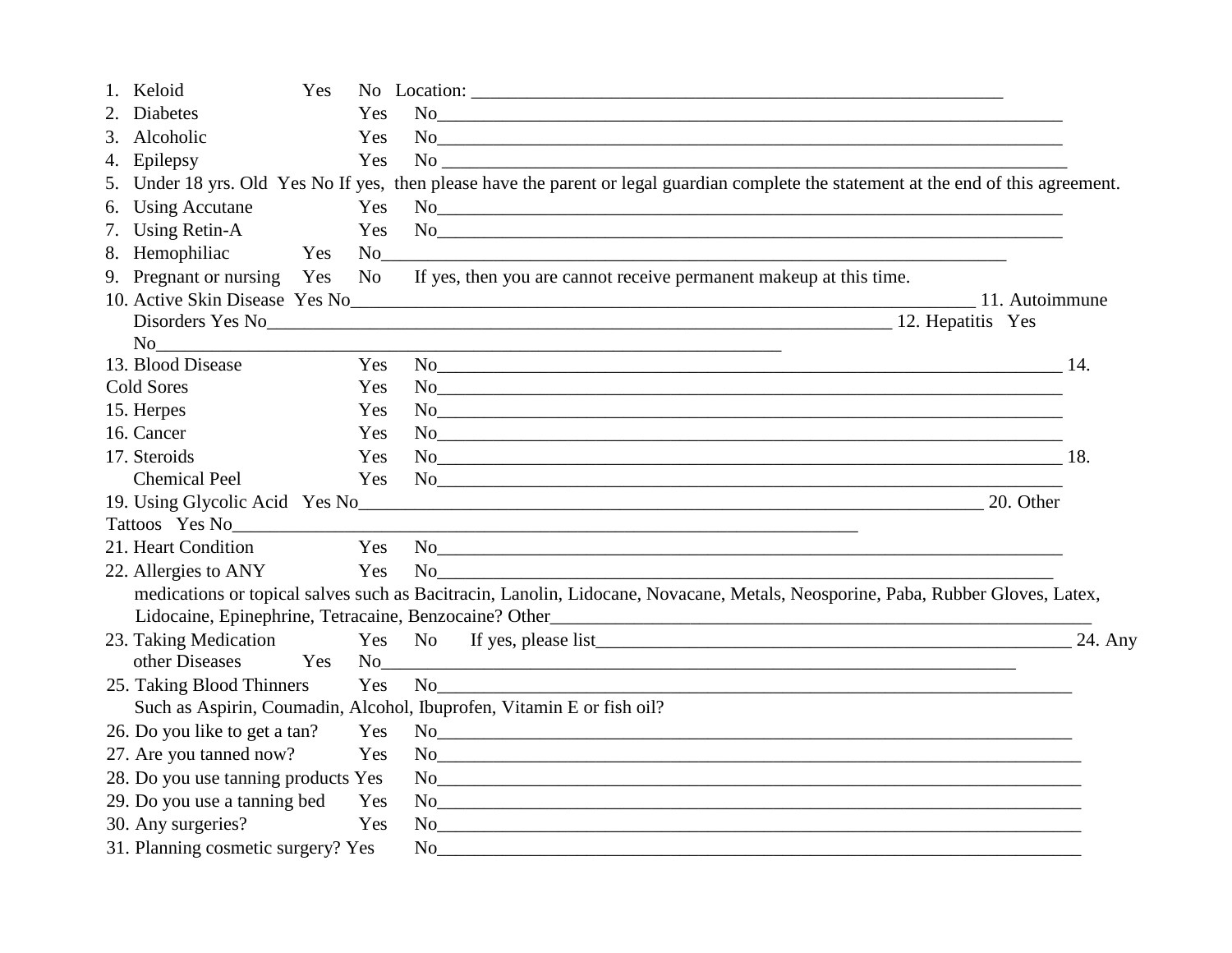|                                                                           | 32. Currently under doctors care? Yes No                                                                                          |
|---------------------------------------------------------------------------|-----------------------------------------------------------------------------------------------------------------------------------|
| 33. Trichotillomania<br>Yes                                               | No                                                                                                                                |
|                                                                           | (Compulsively pulls our lashes, brows, and other hair which grows out of the body)                                                |
|                                                                           | 34. Brow or lash tinting Yes No When was the last tint performed?                                                                 |
| 35. Contact lenses<br>Yes                                                 | $\rm No$                                                                                                                          |
|                                                                           | Please remove for eyeliner procedure and resume wear after 1 week or until after permanent eyeliner has healed and sealed itself. |
| 36. Alopecia                                                              |                                                                                                                                   |
| (autoimmune) Yes No If yes, then you are cannot receive permanent makeup. |                                                                                                                                   |
| 38. Optical Herpes                                                        | Yes No If yes, then you cannot receive permanent eyeliner.                                                                        |
|                                                                           |                                                                                                                                   |
|                                                                           | 40. Using Lash Serums? Yes No If Yes, Must stop use 2 to 4 weeks prior to procedure.                                              |
|                                                                           | A. The Releasor agrees to waive or to take a 6 week patch test prior to the permanent cosmetic facial tattoo procedure.           |
| Initial to waive patch test                                               |                                                                                                                                   |
| Initial to take patch test                                                |                                                                                                                                   |
|                                                                           | B. The Releasor agrees to accept full responsibility for the COLOR, SHAPE, AND THICKNESS of each and every procedure that         |
|                                                                           | the Releasor will have performed by the Releasee which is to include but not limited to the eyeliner, eyebrows, lips, scar        |
|                                                                           | camouflage, breast re-pigmentation, and/or beauty mark permanent cosmetic procedure(s).                                           |
|                                                                           | C. The Releasor agrees that in the event of a controversy between the Releasor and the Releasee involving a claim in tort, the    |

parties shall resolve their dispute through small claims court. D. The releasor certifies that

he or she has read the following provisions of the California Civil code Section 1542: "A general release does not extend to claims which the creditor does not know or suspect to exist in his favor at the time of executing the release, which if known by him must have materially affected his settlement with the doctor."

- E. The Releasor agrees that in the event that the Releasor prevails in a judgement against the Releasee, the Releasor agrees that the Releasor will not be entitled to a settlement that exceeds the amount paid for the work accomplished by the Releasee.
- F. The Releasor acknowledges receipt of pre-procedure information and post-op care instructions, has read them, has been verbally told them, understands them, and agrees to adhere to them in order to help prevent secondary infection.

### *2. CONSENT TO PERMANENT COSMETIC PROCEDURE*

The Releasor fully and voluntarily consents to have the release perform the permanent cosmetic procedure(s) and is fully aware and informed of all and any inherent risks, dangers, and complications that may occur as a result of the procedure(s) as described in this agreement. The Release has reviewed the medical history of the Releasor and all questions o the Releasor have been satisfactorily answered by the Releasee.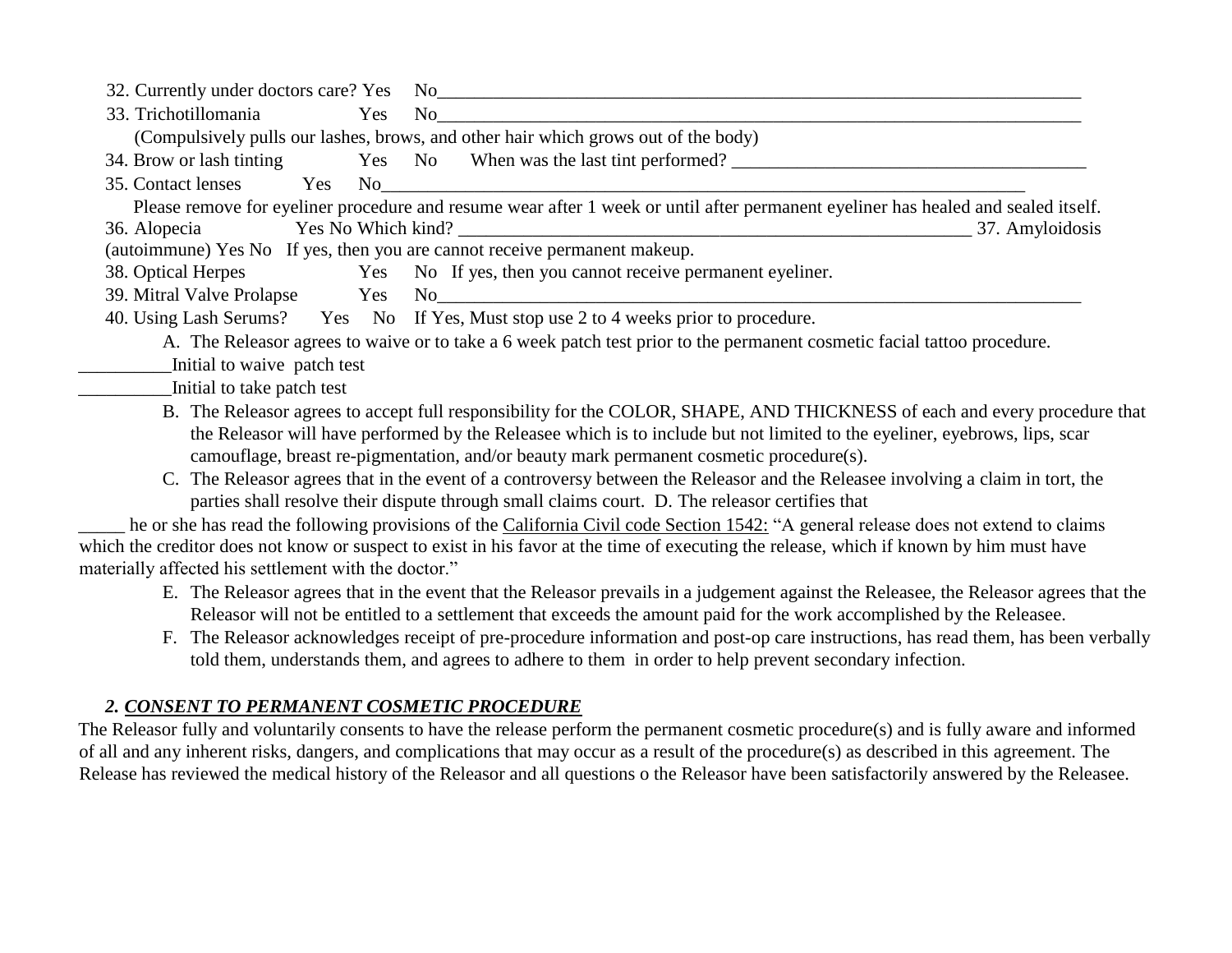#### *3. RELEASE OF ALL CLAIMS*

a. In order for the Releasee to perform any permanent cosmetic procedure on the Releasor for which the Releasee is volunteering to have performed after having been fully informed of all dangers and risks involved as described in this agreement including but not limited to swelling, allergy to pigment, pain, infection, redness, soreness, eye injury, and itching.

I. voluntarily request that the Releasee performs such procedure(s) and I, for myself, my respective heirs, assigns, administrators, personal representatives, and next of kin, hereby will forever release and hold harmless the Releasee, SofTap Inc and SofTap Management, their affiliates, officers, members, agents, employees, other participants, and sponsoring agencies from and against any and all claims, damages, or liabilities that may result from the permanent cosmetic procedure(s) as described in this agreement including costs of medical care that may arise from the procedure including post-op care. The Releasor acknowledges that no other claims or guarantees have been made by the Releasee other than is expressly written in the agreement.

In witness whereof both parties, the Releasor and the Releasee enter into this agreement by their signatures below on the date opposite their names

Signature of Releasor **Exercise 2** Date Signature of Releasee\_\_\_\_\_\_\_\_\_\_\_\_\_\_\_\_\_\_\_\_\_\_\_\_\_\_\_\_\_ Date \_\_\_\_\_\_\_

#### **RECITALS**

- a. the Releasor wishes to have the permanent cosmetic procedure(s) performed by the Releasee.
- b. The Releasor has been informed by the Releasee that permanent cosmetics is the same as tattooing. Therefore the facial area will be cosmetically tattooed. Color will be implanted into the skin and as a result the skin color will be permanently altered.
- c. The Releasor has been informed by the Releasee that there is pain involved in the procedure(s).
- d. The Releasor has been informed by the Releasee that there may be adverse side affects such as swelling, bruising (extremely rare), temporary minor bleeding, redness or pinkness, and soreness.
- e. The Releasor has been informed by the Releasee that the permanent cosmetic facial tattoo procedure is a process and there will be some fading of the color. The Releasee has made no guarantees or promises to the Releasor as to how much color will be retained or how the color will fade. Color may have to be reapplied to the desired area before satisfaction of the desired color is obtained. The Releasor has been informed by the Releasee that there will be a minimal charge for each re-application of the color.
- f. The Releasor has been informed by the Releasee that pigment may migrate or spread to an undesired area.
- g. The Releasor has been informed by the Releasee that the lips may feel dry and tight after the lip procedure.
- h. The Releasor has been informed by the Releasee that eye injury may occur from the cosmetic eyeliner tattoo procedure.
- i. In the event of a diagnosed allergic reaction, the Releasor agrees to have a punch biopsy in order to determine certainty regarding the cause.
- j. The Releasor has been informed by the Releasee that a secondary infection can occur, although rare and that post-op procedure care instructions will have to be followed in order to help prevent this from occurring.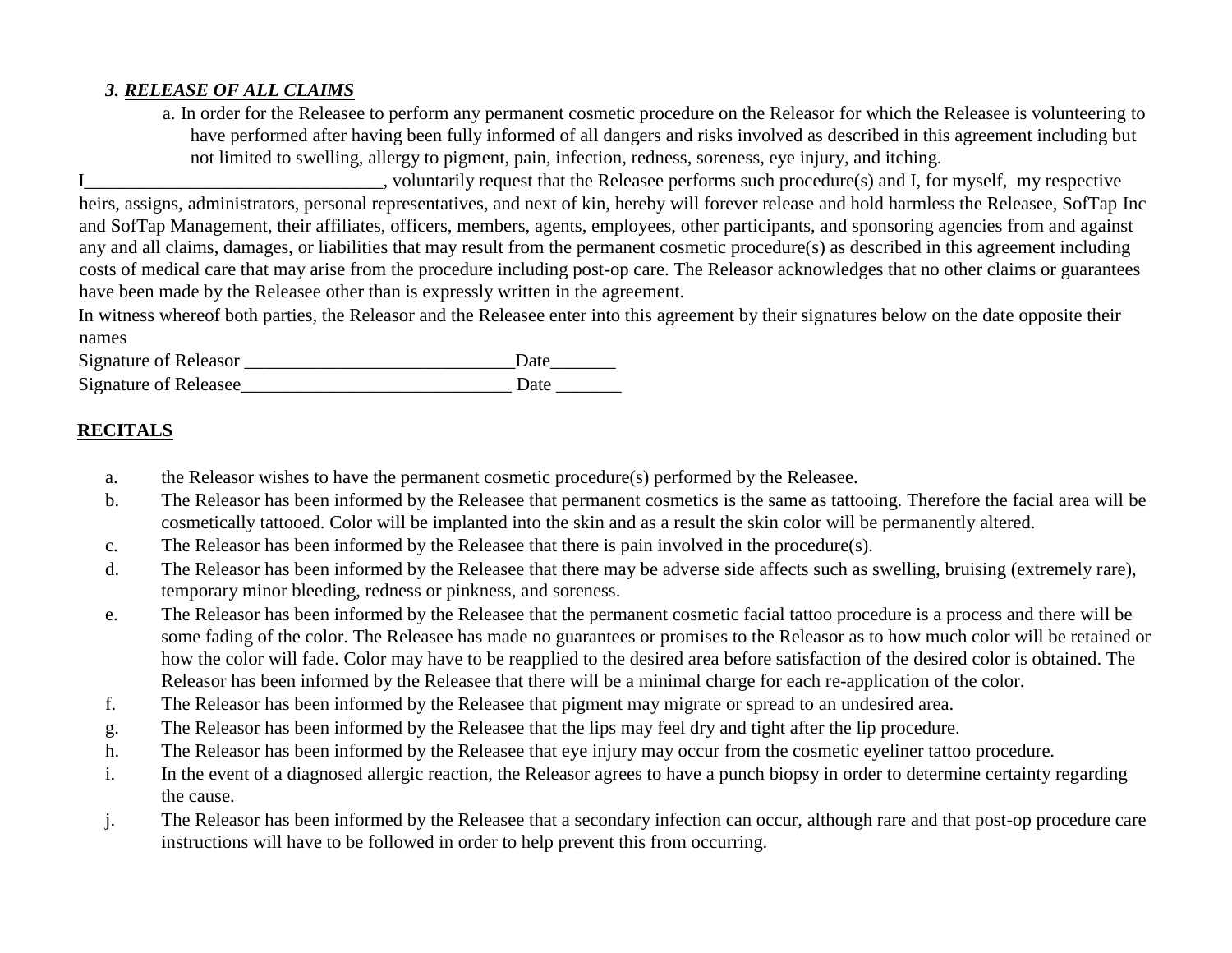- k. The Releasor has been informed by the Releasee that an allergic reaction may occur from the pigment used in the permanent cosmetic facial tattoo procedure.
- l. The Releasor has been informed by the Releasee that pigment may be accidentally misplaced which may result in a permanent disfigurement.
- m. The Releasor has been informed by the Releasee that fever blisters or cold sores may occur after the permanent cosmetic lip procedure, if the Releasor is prone to having them. The Releasor has been informed by the Releasee to obtain an appropriate oral prescription and take as prescribed in order to help minimize an outbreak of fever blisters.
- n. The Releasor has been informed by the Releasee that as a safety precaution not to drive anyway for at least eight (8) hours or at least have someone accompany you after the permanent cosmetic eyeliner procedure.
- o. The Releasor has been informed by the Releasee not to take any aspirin or Ibuprofen before the permanent cosmetic facial tattoo procedure as it may promote bleeding.
- p. The Releasor has been informed by the Releasee that a low-level magnet may be required if the Releasor is ever scanned by an MRI (Magnetic Resonance Imaging) machine because pigments used in the permanent cosmetic procedure(s) contain inert oxides. The Releasor agrees to inform the MRI technician of such. One out of 1000 people may be sensitive to any MRI. Further information is available at WWW.MRIsafety.com.
- q. The Releasor has been informed by the Releasee not to wear any contact lenses during the permanent cosmetic eyeliner procedure.
- r. The Releasor has been informed by the Releasee to wait one year after a tattoo procedure before donating blood.
- s. The Releasor has been informed by the Releasee to inform medical personnel or professional esthetician of your cosmetic facial tattoo if a chemical peel, MRI, or plastic surgery is to be performed near or over the cosmetic facial tattoo.
- t. The Releasor has been informed by the Releasee to use sunscreen on a daily basis because constant exposure of the cosmetic facial tattoo to the sun may fade the color or even cause irritation to the skin.
- u. The Releasor has been informed by the Releasee that any effective removal method of permanent cosmetic tattoo may result in scarring and/or a permanent disfigurement.
- v. The Releasor has been informed that some pigments contain Titanium Dioxide and that under a laser, it can crystallize and turn black.
- w. The Releasor has been told that in the case of permanent cosmetic tattoo over previously tattooed pigment of an unknown origin, there is a possibility that when needles enter into previously tattooed work, an allergic reaction can be triggered which can result in oozing, redness, itching and may have to be excised or lasered in order to calm down the allergy.
- x. The Releasor has read and having been verbally told of all of the above Recitals by the Releasee, the Releasor, nevertheless, desires to have the permanent cosmetic facial tattoo procedure(s) performed by that Releasee and is willing to enter into this agreement.

I have read, been verbally told, and understand each of the above recitals

\_\_\_\_\_\_\_\_\_\_\_\_\_\_\_\_\_\_\_\_\_\_\_\_\_\_\_\_\_\_\_\_\_ \_\_\_\_\_\_\_\_\_\_\_\_\_\_\_\_\_\_\_\_\_\_\_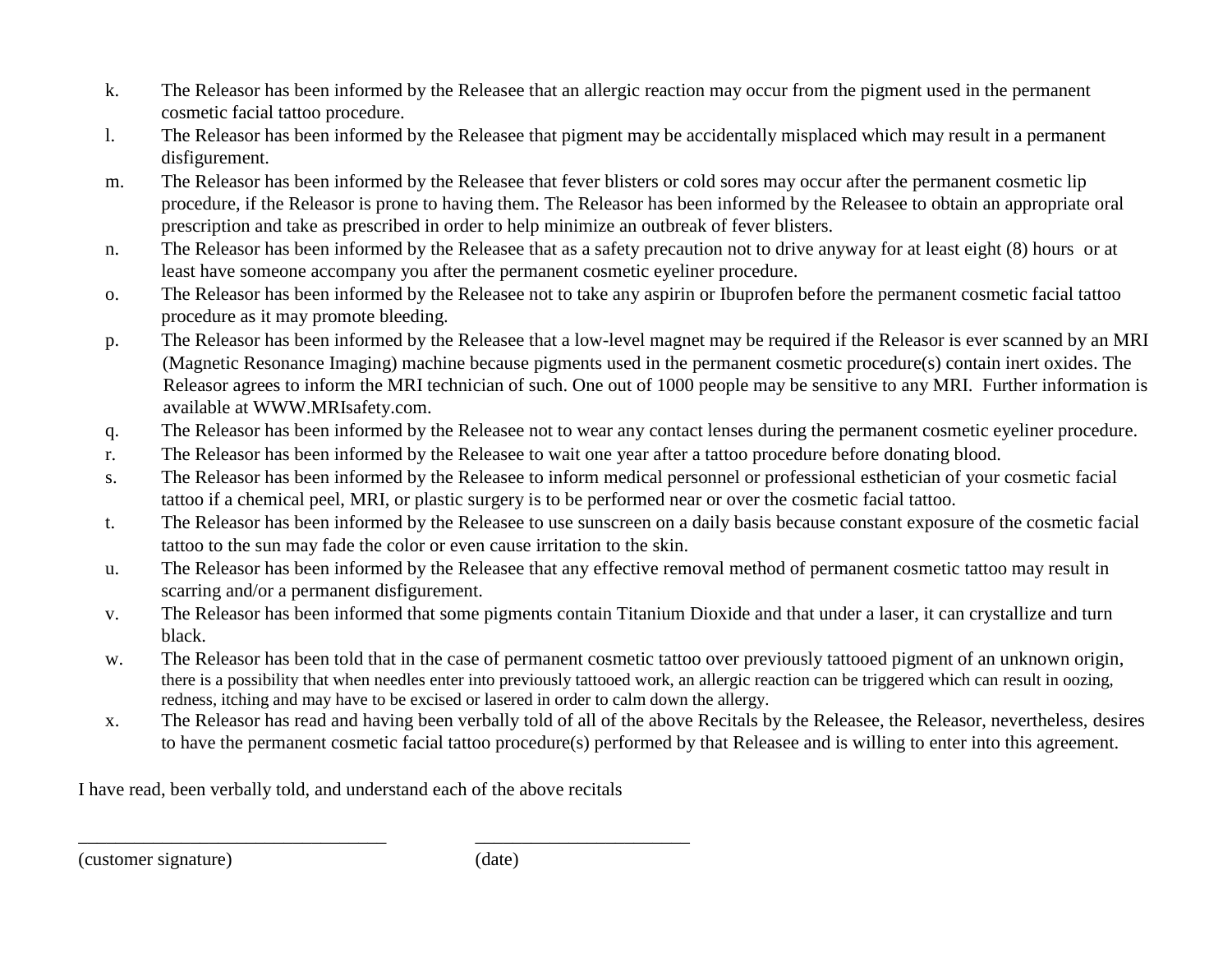#### **PHOTOGRAPHER'S MODEL RELEASE**

For a consideration mutually agreed upon, and received by me for posing for photographs hereto, I the undersigned to hereby assign to you the copyright and/or the right to copyright such photography and the right of reproduction thereof, either wholly or in part, an unrestricted use thereof in whatever manner of you or your license sees or assignees may, in your or their absolute discretion, think fit for all or any advertising, medical teachings, or other purposes whatsoever including the right of necessary retouching and tinting or workup for reproduction purposes.

 $(customer$  signature)  $(date)$ 

#### **PARENT OR LEGAL GUARDIAN**

If you are the parent or legal guardian of the above named Releasor, then please complete the following:

\_\_\_\_\_\_\_\_\_\_\_\_\_\_\_\_\_\_\_\_\_\_\_\_\_\_\_\_\_\_\_\_ \_\_\_\_\_\_\_\_\_\_\_\_\_\_\_\_\_\_\_\_\_\_\_\_\_

I represent that I am the parent or legal guardian of the above named Releasor, have read the full agreement including the above Recitals and give my full permission to execute this agreement on the Releasor's (minor's) behalf.

(signature of parent or guardian) (date)

For office use only. Please fill out the following information:

Date: Comments regarding treatment:

Date: Comments regarding treatment:

Date: Comments regarding treatment:

Date: Comments regarding treatment:

Date: Comments regarding treatment: